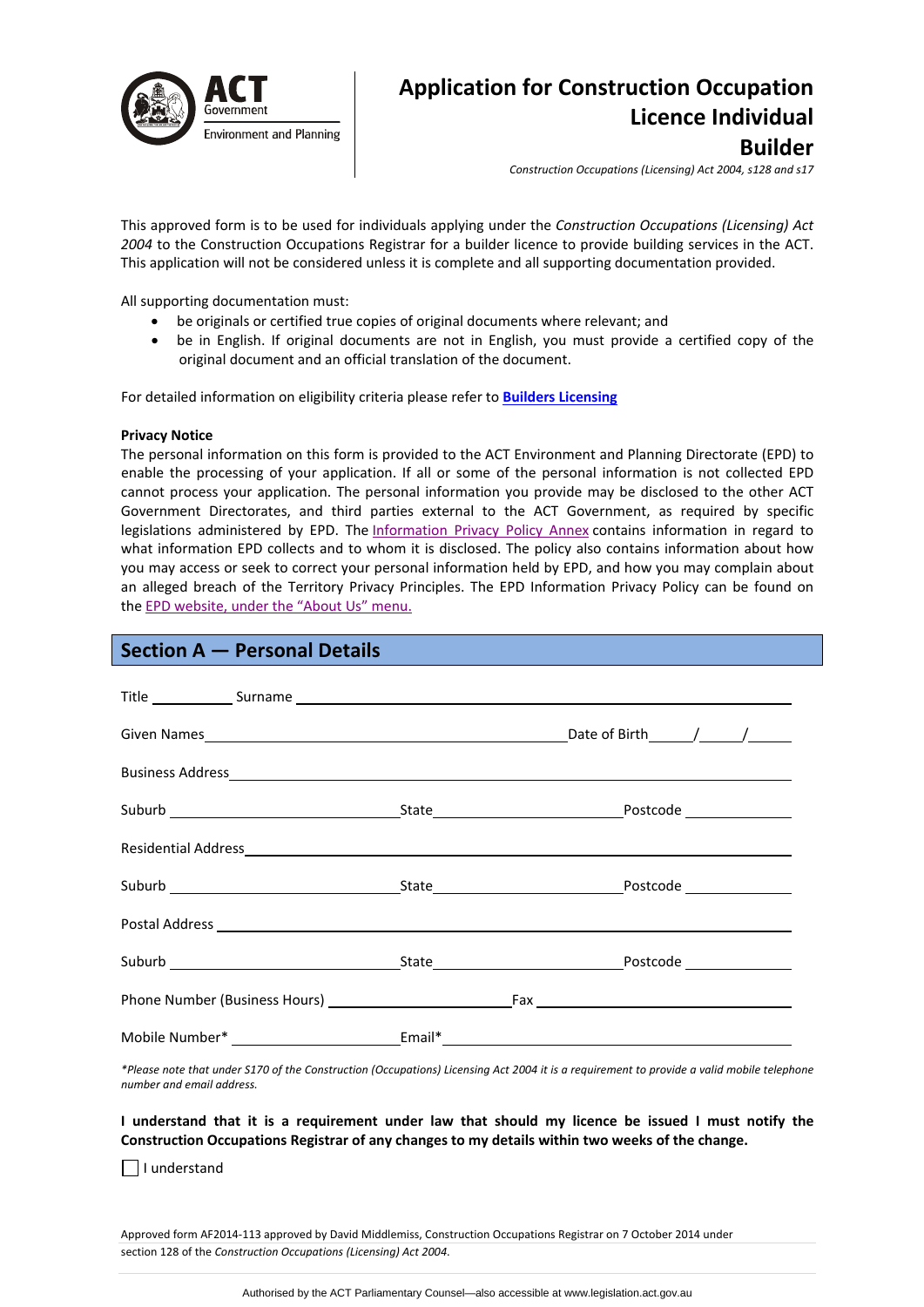# **Section B — Existing Builder licence**

### **Have you previously or do you currently hold an ACT Builder licence?**

□ Yes — licence Number **a** a series a series and the expiry date

**No —** proceed to Section C – Occupation class and functions.

#### If the licence expired within the last five years, do you wish to apply for the same licence again?

**Yes —** proceed to Section F — Evidence of Financial Resources.

**No —** proceed to Section C – Occupation class and functions.

# **Section C — Occupation class and functions**

For this section, all types of building work are defined under the *Building Act 2004*. Classifications of buildings and structures are from the Building Code of Australia (BCA). For detailed information on building terms/definitions please refer to the builders [licensing](http://www.actpla.act.gov.au/topics/hiring_licensing/licence_registration/builders) section of the EPD website

#### **What class of builders licence are you applying for?**

**Class A** - licence authorises building work other than specialist building work or handling asbestos. **Class B** - licence authorises building work (other than specialist building work or handling asbestos) in relation to a building that is three storeys or lower and basic building work. **Class <b>C**  $-$  a) licence authorises building work (other than specialist building work or handling asbestos) in relation to a building that is two storeys or lower and is a class 1, class 2 or class 10a building; and b) licence authorises building work (other than specialist building work or handling asbestos) in relation to a building that is class 10b structure (other than a swimming pool or swimming pool fence) and is ancillary to a building that is class 1, class 2 or class 10a; and c) licence authorises basic building work. □ **Class D**  $\blacksquare$  **dience authorises non-structural basic building work, other than specialist building** work or handling asbestos

# **Section D —Evidence of qualifications/eligibility – Class A Builder**

Complete this section only if you are applying for a Class A Builder licence.

### **Qualification**

Qualification Type: must be in Architecture, Civil Engineering, Structural Engineering or Building.

- Qualification Level: must be a Bachelor Degree, Graduate Certificate, Graduate Diploma, Masters Degree or Doctoral Degree in the Australian Qualifications Framework System.
- $\Box$  Yes  $-$  please attach a certified copy of the qualification.

 $\Box$  No  $-$  please note that you may not be eligible for a licence.

If your qualification is not from Australia, please attach an official statement of academic equivalence from [Vetassess](http://www.vetassess.com.au/).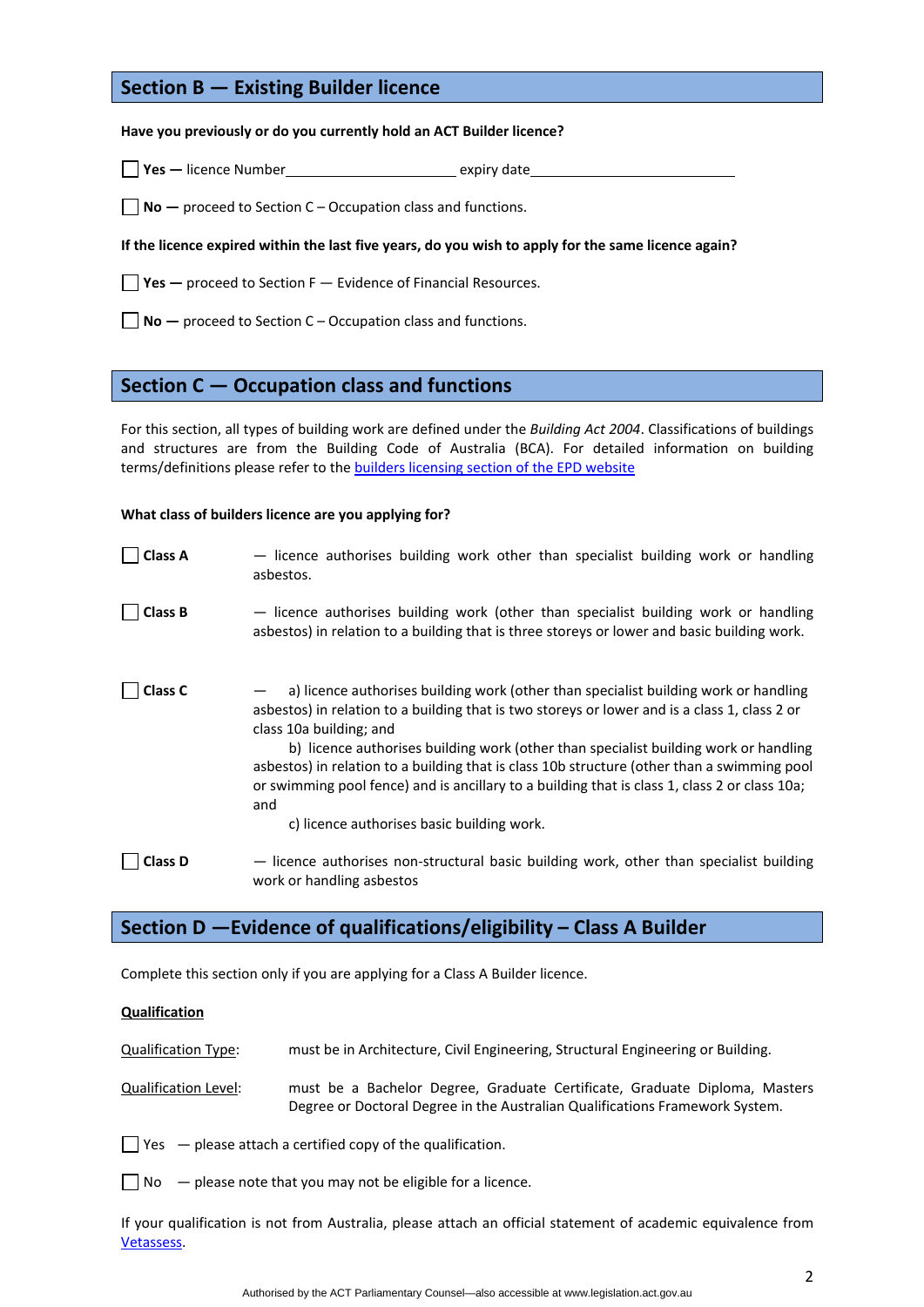### **Experience**

You must demonstrate not less than two years of full time relevant practical building work experience other than building work of the kind an unconditional Class C Builder licence authorises, specialist building work and basic building work. This experience must be within the last five years from the date of making this application and must demonstrate experience in the type of work a Class A Builder licence authorises.

Building work experience does not include quantity surveying, administering contracts, designing, drafting and off‐site fabricating.

 $\Box$  Yes — you must attach a signed resume and/or logbook detailing relevant building work experience for specific projects where you were performing the work. You must include dates *(please note that this is not the project timeframe it is the time you spent on each project)*, site details, and the type of building work undertaken. You must provide sufficient detail about your individual involvement in the building work for each project. You must demonstrate on site experience where you were involved in the actual carrying out of building work.

 $\Box$  No  $-$  please note that you may not be eligible for a licence.

### **Verification**

Your experience must be verified through a written reference.

- $\Box$  Yes  $-$  references must be from, at minimum, a Class A Builder licence holder or a Principal Building Surveyor licence holder that you have worked with on site. Your referees must attest to your skill, knowledge, experience and competence as a Builder relevant to the class of licence you are applying for.
- $\Box$  No  $-$  the Construction Occupations Registrar may seek to verify your experience by obtaining references. Please note that you may not be eligible for a licence.

# **Section D — Evidence of qualifications/eligibility – Class B Builder**

Complete this section only if you are applying for Class B Builder licence.

## **Qualification**

Qualification Type: must be in Architecture, Civil Engineering, Structural Engineering or Building.

Qualification Level: must be a minimum of Diploma or Advanced Diploma in the Australian Qualifications Framework System.

- $\Box$  Yes  $-$  please attach a certified copy of the qualification.
- $\Box$  No  $\Box$  please note that you may not be eligible for a licence.

If your qualification is not from Australia, please attach an official statement of academic equivalence from [Vetassess](http://www.vetassess.com.au/).

### **Experience**

You must demonstrate not less than two years of full time relevant practical building work experience other than specialist building work and basic building work. This experience must be within the last five years from the date of making this application and must demonstrate experience in the type of work a Class B Builder licence authorises.

Building work experience does not include quantity surveying, administering contracts, designing, drafting and off‐site fabricating.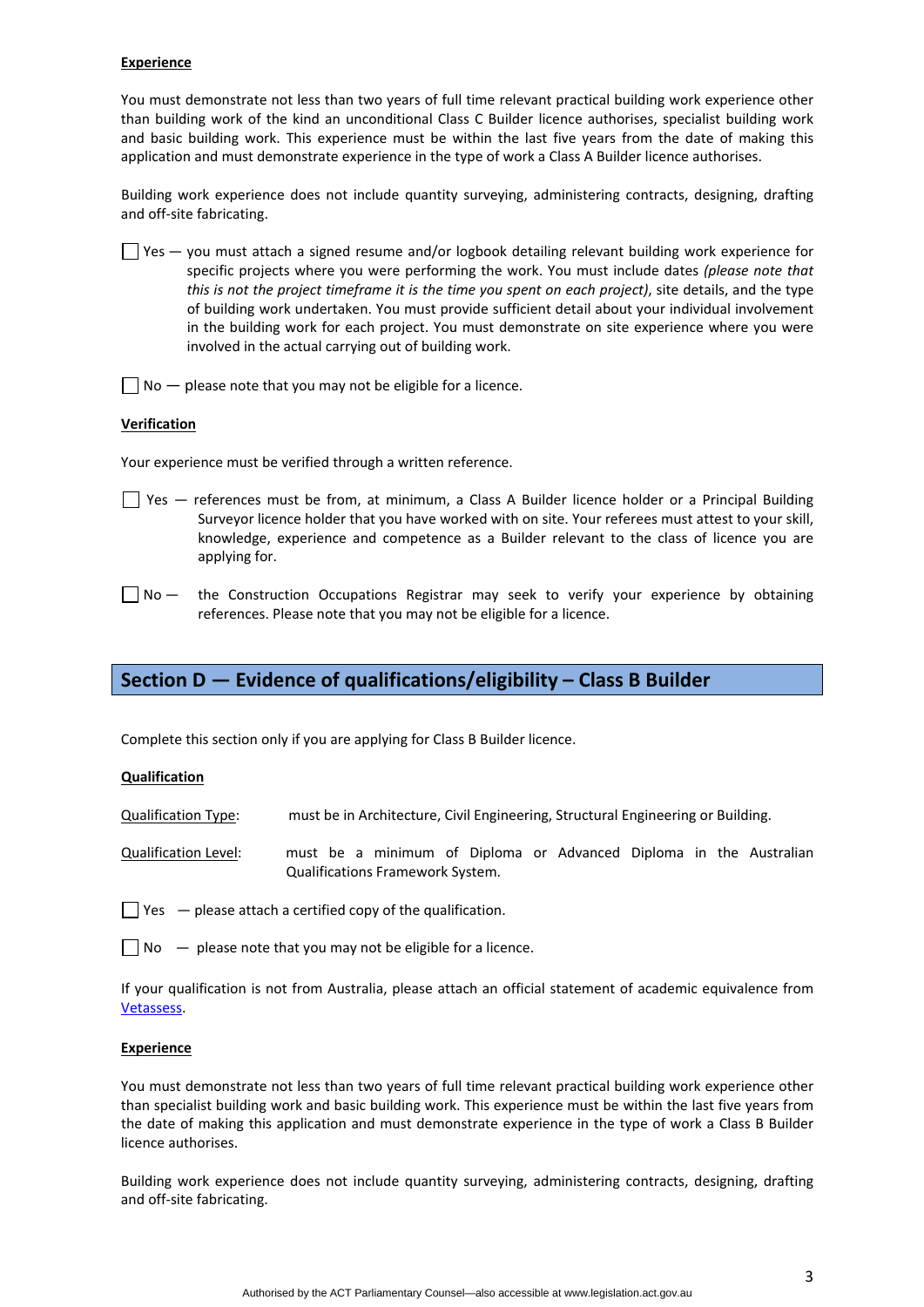- $\Box$  Yes  $-$  you must attach a signed resume and/or logbook detailing relevant building work experience for specific projects where you were performing the work. You must include dates *(please note that this is not the project timeframe it is the time you spent on each project)*, site details, and the type of building work undertaken. You must provide sufficient detail about your individual involvement in the building work for each project. You must demonstrate on site experience where you were involved in the actual carrying out of building work.
- $\Box$  No  $-$  please note that you may not be eligible for a licence.

### **Verification**

- Yes references must be from at minimum a Class B Builder licence holder or a General Building Surveyor licence holder that you have worked with on site. Your referees must attest to your skill, knowledge, experience and competence as a Builder relevant to the class of licence you are applying for.
- $\Box$  No  $-$  the Construction Occupations Registrar may seek to verify your experience by obtaining references. Please not that you may not be eligible for a licence.

# **Section D — Evidence of qualifications/eligibility – Class C Builder**

Complete this section only if you are applying for a Class C Builder licence.

### **Qualification**

Qualification Type: must be in Building

Qualification Level: must be a minimum of Certificate IV in the Australian Qualifications Framework System.

 $\Box$  Yes  $\Box$  please attach a certified copy of the qualification.

 $\Box$  No  $\Box$  please note that you may not be eligible for a licence.

If your qualification is not from Australia, please attach an official statement of academic equivalence from [Vetassess](http://www.vetassess.com.au/).

#### **Experience**

You must demonstrate not less than two years of full time relevant practical building work experience other than specialist building work. This experience must be within the last five years from the date of making this application and must demonstrate experience in the type of work a Class C Builder licence authorises.

Building work experience does not include quantity surveying, administering contracts, designing, drafting and off‐site fabricating.

 $\Box$  Yes  $-$  you must attach a signed resume and/or logbook detailing relevant building work experience for specific projects where you were performing the work. You must include dates *(please note that this is not the project timeframe it is the time you spent on each project)*, site details, and the type of building work undertaken. You must provide sufficient detail about your individual involvement in the building work for each project. You must demonstrate on site experience where you were involved in the actual carrying out of building work.

 $\Box$  No  $-$  please note that you may not be eligible for a licence.

#### **Verification**

Yes — references must be from at minimum a Class C Builder licence holder or a General Building Surveyor licence holder that you have worked with on site. Your referees must attest to your skill, knowledge, experience and competence as a Builder relevant to the class of licence you are applying for.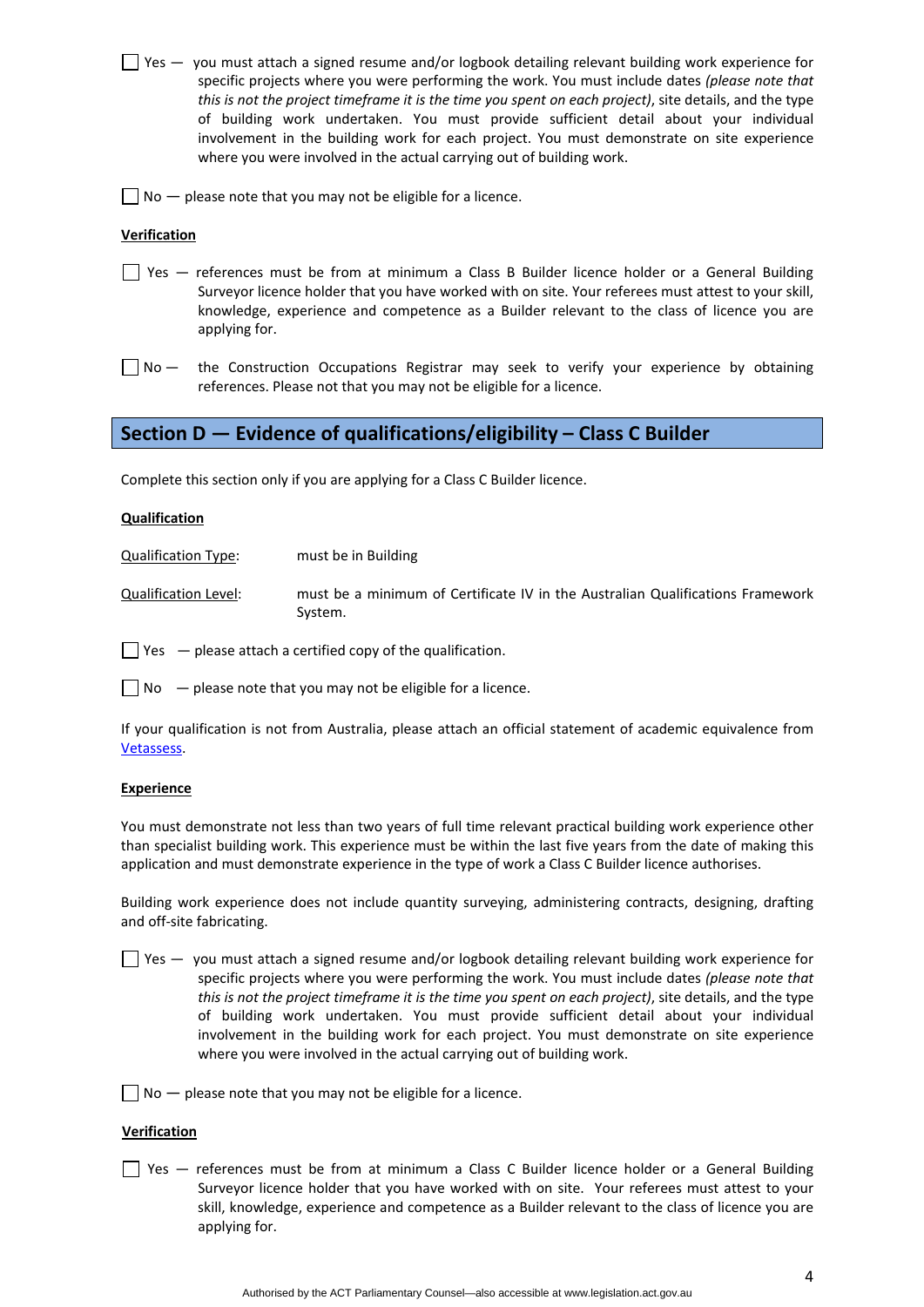□ No – the Construction Occupations Registrar may seek to verify your experience by obtaining references. Please note you may not be eligible for a licence.

# **Section D — Evidence of qualifications/eligibility – Class D Builder**

Complete this section only if you are applying for a Class D Builder licence.

#### **Experience**

Relevant Practical Building experience required for a Class D Builder means that the building work was undertaken by the applicant within the previous five years. Building works that include undertaking specialist building work or handling asbestos is not relevant to a Class D Builder licence application. Experience must be in the type of work a Class D Builder licence authorises. You must demonstrate that you have carried out basic building work for a period that is at least three years full time.

Building work experience does not include quantity surveying, administering contracts, designing, drafting and off‐site fabricating.

- Yes you must attach a signed resume or logbook detailing relevant building work experience for specific projects where you were performing the work (include dates *(please note that this is not the project timeframe it is the time you spent on each project)*, block details and type of building service provided). Make sure sufficient detail of your individual involvement in building work is provided against each project. You must demonstrate on site experience where you were involved in the actual carrying out of building work.
- $\Box$  No  $-$  please note that you may not be eligible for a licence.

#### **Verification**

- Yes references must be from at minimum a Class D Builder licence holder or a General Building Surveyor licence holder that you have worked with on site. Your referees must attest to your skill, knowledge, experience and competence as a Builder relevant to the class of licence you are applying for.
- $\Box$  No  $-$  the Construction Occupations Registrar may seek to verify your experience by obtaining references. Please note that you may not be eligible for a licence.

# **Section E – Endorsements/Conditions**

The Construction Occupations Registrar may endorse a licence holder to perform building work (in addition to what the scope of licence already authorises) if satisfied that licensee can safely and competently perform the additional works.

#### **Are you seeking an Endorsement?**

| l l Yes                                                   | $\Box$ No – Proceed to Section F  |
|-----------------------------------------------------------|-----------------------------------|
| If yes, please indicate what you wish to be endorsed for: |                                   |
| Swimming pools * (All licence classes)                    | Demolition* (All licence classes) |
| $\vert$   Other                                           |                                   |

\*Please note that additional information may be required for endorsements to undertake specialist building work at the discretion of the Construction Occupations Registrar. You will be notified if additional information is required. For more information please access the *specialist building work licensing fact sheet on the EPD website.*

#### **Qualifications**

 $\Box$  Yes – please attach evidence of any additional qualifications/training

 $\Box$  No  $-$  please note that you may not be eligible for an endorsement.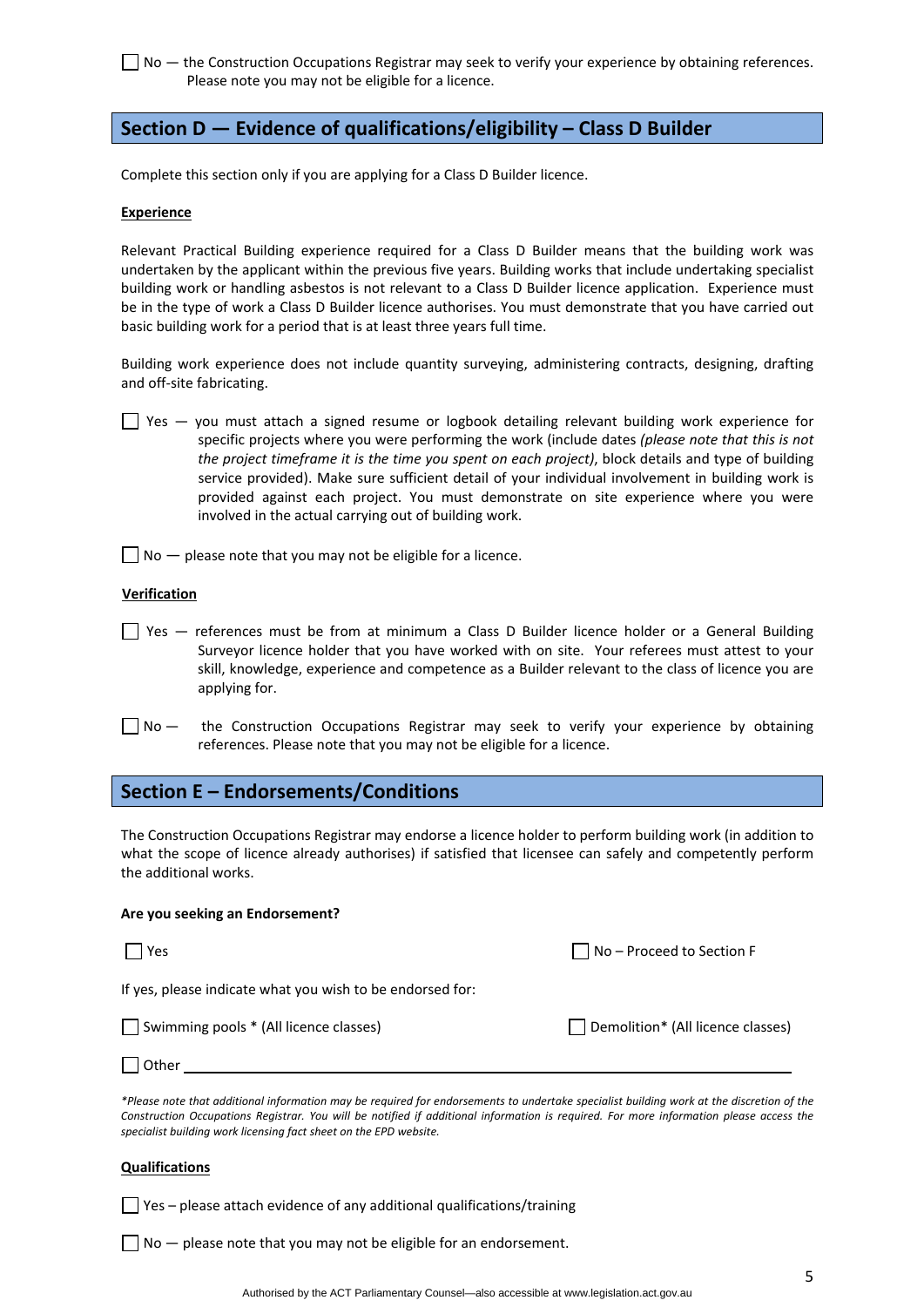### **Experience**

The experience must attest to your skill and ability to undertake the type of work relevant to the endorsement. You must attach a signed resume or logbook detailing relevant building work experience for specific projects where you were performed the work you wish be endorsed in (include dates *(please note that this is not the project timeframe it is the time you spent on each project)*, block details and type of building service provided). Make sure sufficient detail of your individual involvement in building work is provided against each project. You must demonstrate on site experience where you were involved in the actual carrying out of building work.

 $\Box$  Yes – please provide a separate signed resume or logbook detailing experience for each endorsement

 $\Box$  No  $-$  please note that you may not be eligible for an endorsement.

#### **Verification**

- $\Box$  Yes  $-$  references must be from at minimum a licence holder who has the endorsement being applied for or a General Building Surveyor that you have worked with on site. Your referees must attest to your skill, knowledge, experience and competence as a Builder relevant to the class of licence you are applying for.
- $\Box$  No  $-$  the Construction Occupations Registrar may seek to verify your experience by obtaining references. Please note that you may not be eligible for an endorsement.

The Construction Occupations Registrar will take into consideration any demerit activity or disciplinary action recorded against the applicant under the *Construction Occupations (Licensing) Act 2004* when assessing an endorsement to licence*.*

# **Section F — Evidence of Financial Resources**

Evidence of financial resources is required to help demonstrate your ability to fulfil contractual obligations when providing construction services. Failure to provide information below may result in your licence being refused.

### **Do you have access to financial resources adequate to complete works performed under the licence applied for?**

 $\Box$  Yes  $-$  please skip the next question

 $\Box$  No  $-$  complete next question

#### If 'No' to the above, do you wish to only operate as an employee under the licence applied for?

 $\Box$  Yes  $-$  I understand a condition may be imposed on the licence if issued

 $\Box$  No  $-$  please note that if you do not wish to have a licence restricted to employee only, then you must ensure you have financial resources as requested above or you may be ineligible for a licence.

#### **Are you currently, or previously have been, deemed bankrupt or personally insolvent?**

 $\Box$  Yes — please attach details and official documentation of bankruptcy/insolvency  $\Box$  No

|                                                                                      |  | I understand that it is a requirement under law that should my licence be issued, I must notify the |  |  |  |  |  |  |  |  |  |  |
|--------------------------------------------------------------------------------------|--|-----------------------------------------------------------------------------------------------------|--|--|--|--|--|--|--|--|--|--|
| Construction Occupations Registrar should I become bankrupt or personally insolvent. |  |                                                                                                     |  |  |  |  |  |  |  |  |  |  |

 $\Box$  I have read and understand the above statement.

# **Section G — Licence History Declarations**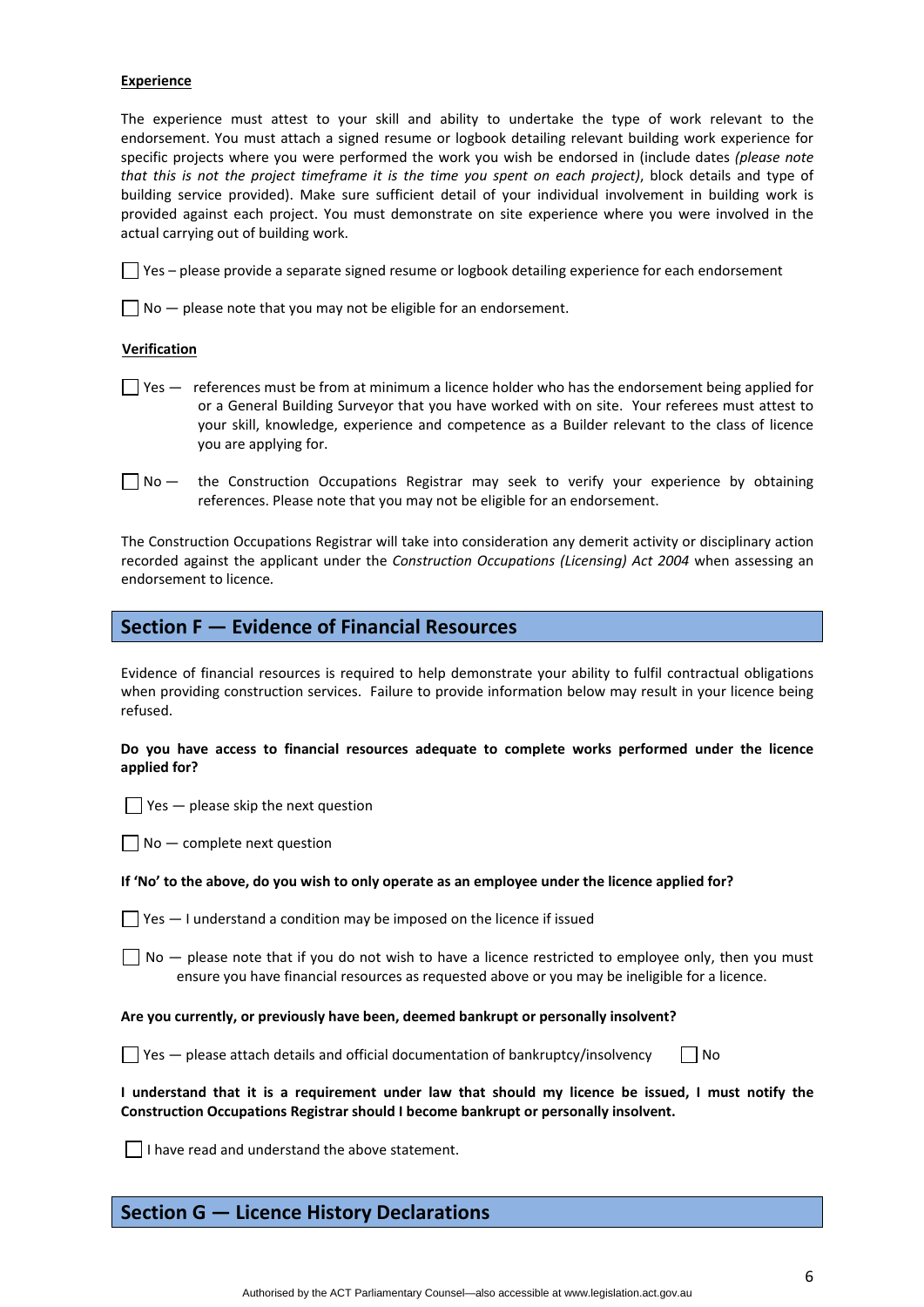| 1. | Have you previously held a Builder licence elsewhere in Australia or overseas?                                                                                                                                                                                                                                                                               |    |  |  |  |  |  |
|----|--------------------------------------------------------------------------------------------------------------------------------------------------------------------------------------------------------------------------------------------------------------------------------------------------------------------------------------------------------------|----|--|--|--|--|--|
|    | Yes - provide details below of most recent licence/s (attach an additional page if required)                                                                                                                                                                                                                                                                 | No |  |  |  |  |  |
|    | State/Territory/Country                                                                                                                                                                                                                                                                                                                                      |    |  |  |  |  |  |
| 2. | Is your licence as a Builder, in Australia or overseas, currently suspended or cancelled?                                                                                                                                                                                                                                                                    |    |  |  |  |  |  |
|    | Yes - you must attach details                                                                                                                                                                                                                                                                                                                                | No |  |  |  |  |  |
| 3. | Have you previously had a Builder licence cancelled, refused or suspended in Australia or overseas?                                                                                                                                                                                                                                                          |    |  |  |  |  |  |
|    | Yes - you must provide comprehensive details in an attachment to this application                                                                                                                                                                                                                                                                            | No |  |  |  |  |  |
| 4. | I understand that I must notify the Construction Occupations Registrar if my Builder licence is<br>cancelled, refused or suspended in Australia or overseas.                                                                                                                                                                                                 |    |  |  |  |  |  |
|    | I have read and understand the above statement.                                                                                                                                                                                                                                                                                                              |    |  |  |  |  |  |
| 5. | Has your Builder licence ever been subject to conditions, undertakings, limitations or restrictions in<br><b>Australia or overseas?</b>                                                                                                                                                                                                                      |    |  |  |  |  |  |
|    | Yes - you must provide comprehensive details in an attachment to this application                                                                                                                                                                                                                                                                            | No |  |  |  |  |  |
| 6. | Are you disqualified under the Construction Occupations (Licensing) Act 2004, or a corresponding<br>prior Act, from applying for licence, or being licensed, in a construction occupation?                                                                                                                                                                   |    |  |  |  |  |  |
|    | Yes - you must provide comprehensive details in an attachment to this application                                                                                                                                                                                                                                                                            | No |  |  |  |  |  |
| 7. | Have you ever been, or are you currently, the subject of complaints, occupational discipline, demerit<br>activity or rectification orders whilst licensed under the Construction Occupations (Licensing) Act<br>2004, a corresponding prior Act, or the law of another jurisdiction in Australia or overseas, where<br>those proceedings were not finalised? |    |  |  |  |  |  |
|    | Yes - you must provide comprehensive details in an attachment to this application                                                                                                                                                                                                                                                                            | No |  |  |  |  |  |
| 8. | Have you been convicted or found guilty of a criminal offence* that involves fraud, dishonesty or<br>violence and is punishable by imprisonment of 1 year or more?                                                                                                                                                                                           |    |  |  |  |  |  |
|    | $\Box$ Yes $-$ you must provide comprehensive details in an attachment to this application<br>and a recent criminal history check (issued in the last three months)<br>*Please note: Spent convictions under the Spent Convictions Act 2000 do not need to be included in this declaration                                                                   | No |  |  |  |  |  |
| 9. | I understand that it is a requirement under law that should my licence be issued I must notify the<br>Construction Occupations Registrar if I am convicted of such an offence in the future.                                                                                                                                                                 |    |  |  |  |  |  |
|    | I have read and understand the above statement.                                                                                                                                                                                                                                                                                                              |    |  |  |  |  |  |
|    | 10. I understand that it is a requirement under law that should my licence be issued I must not perform<br>any licensable building work that is outside the scope of what the licence authorises.                                                                                                                                                            |    |  |  |  |  |  |
|    | I have read and understand the above statement.                                                                                                                                                                                                                                                                                                              |    |  |  |  |  |  |
|    | 11. I understand that it is a requirement under law that should my licence be issued I must give evidence<br>to clients of the insurance I hold as a licensed individual in relation to any relevant licensable<br>construction service I intend to undertake prior to providing the services.                                                               |    |  |  |  |  |  |
|    | I have read and understand the above statement.                                                                                                                                                                                                                                                                                                              |    |  |  |  |  |  |
|    | 12. I understand that it is a requirement under law that should my licence be issued I must only advertise<br>licensable construction services with my full name (as it appears on the licence) and my individual                                                                                                                                            |    |  |  |  |  |  |

**licence number.\***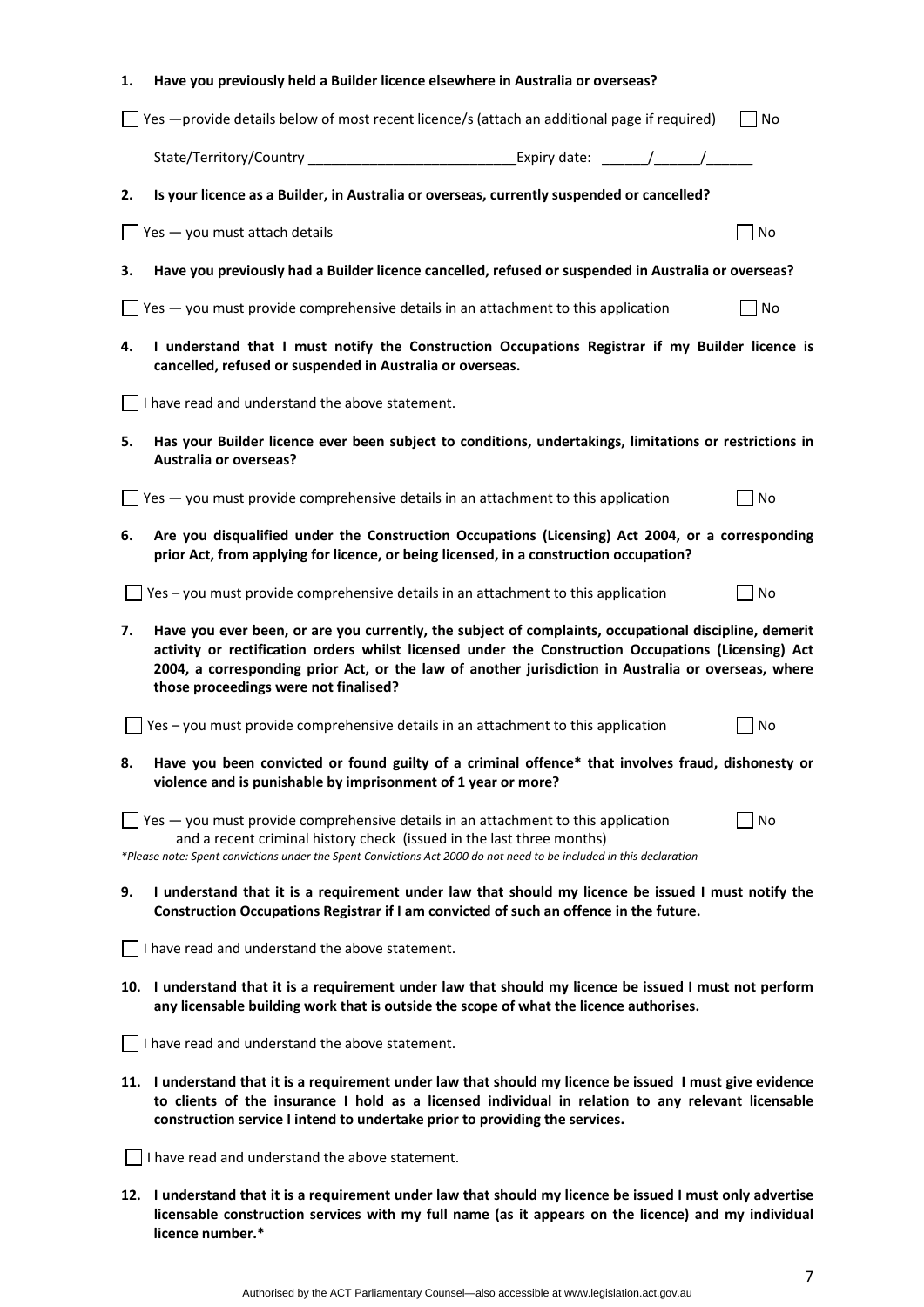$\Box$  I have read and understand the above statement.

\*Please note: It is an offence to advertise licensable construction services as an individual without including the above.

# 13. I understand that it is a requirement under law that should I be granted a licence, all licensable **building services I may perform under my Builders licence must comply with all relevant legislation, codes and standards.**

 $\Box$  I have read and understand the above statement.

Please note: Building work may be audited by the Construction Occupations Registrar in the ACT for compliance against the relevant laws. Individual licence holders identified performina non-compliant services may be subject to occupational discipline or other licensina action.

# **Section H — Consent and Application Declarations**

I,

\_\_\_\_\_\_\_\_\_\_\_\_\_\_\_\_\_\_\_\_\_\_\_\_\_\_\_\_\_\_\_\_\_\_\_\_\_\_\_\_\_\_\_\_\_\_\_\_\_\_\_\_\_\_\_\_\_\_\_\_\_\_\_\_\_\_\_\_\_\_\_\_\_\_\_\_\_\_\_\_\_\_\_\_\_\_\_\_, *Insert name, address and occupation of person making the declaration*

make the following declaration**:**

### **1. I declare:**

a) that I make this application to the Construction Occupations Registrar for a construction occupations licence and that all statements, and the documents/information provided in support of the application, are accurate, true and correct.

### **2. I authorise and consent:**

- a) to the Construction Occupations Registrar and Environment and Planning Directorate to make enquiries of, and exchange information with, the relevant regulatory authorities of any Australian State or Territory, or other country, regarding my construction occupation licence and practice as an Builder or otherwise regarding matters relevant to this application.
- b) to receiving information from the Construction Occupations Registrar relevant to my construction occupation licence or the construction industry electronically.

## **3. I acknowledge:**

- a) that the Construction Occupations Registrar and EPD may validate documents provided in support of this application or wish to confirm my identity.
- b) that failure to complete all relevant sections of this application and enclose all supporting documentation may result in this application not being accepted or additional fees being applied as per the statutory instrument authorising fees to be taken under the *Construction Occupations (Licensing) Act 2004*
- c) that the Construction Occupations Registrar has the legal right to refuse my application if not satisfied that I am eligible to hold a licence or impose a condition on my licence if it is deemed necessary or desirable to protect the public.

#### **4. Should I be issued with a construction occupations licence I undertake:**

- a) to comply with the *Construction Occupations (Licensing) Act 2004* (and it's operational Acts) and the codes, standards and guidelines relevant to my construction occupation licence when providing, or offering to provide, a relevant construction service.
- **5. I believe that the statements (1 ‐ 4) in this declaration are true and correct.**

Signature of Applicant *Multimers*  $\frac{1}{2}$  Date *Date <u>Date 1</u>*